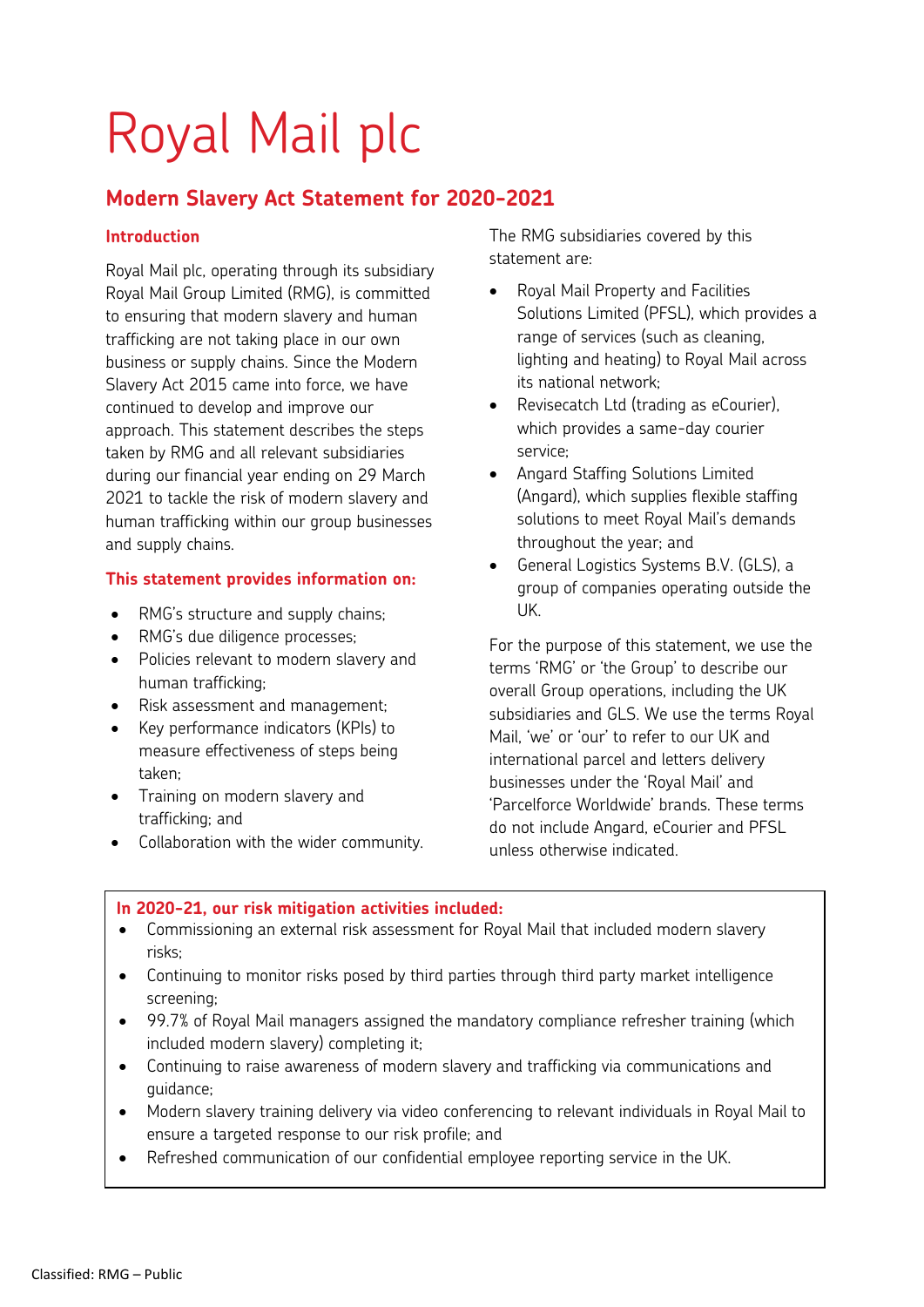#### **Our Business**

RMG consists of two principal operations: our domestic operation, Royal Mail, and our international operation, GLS. Around two thirds of our business come from Royal Mail and our UK-based subsidiaries and a third from GLS.

Royal Mail's combined letter and parcel delivery network supports the collection, sorting and delivery of parcels and letters. Parcelforce Worldwide is a leading express parcel delivery provider.

We are the UK's pre-eminent delivery company. This year we handled and delivered around 9.5 billion letters, and around 1.7 billion parcels. As the UK's sole designated Universal Service Provider, we deliver a 'one price goes anywhere' service on a range of letters and parcels to addresses across the country, six-days-a-week. It is the physical fulfilment arm of the digital economy. Royal Mail's network to support the collection, sorting and delivery of parcels and letters is unparalleled in the UK in its scale and scope.

GLS covers most operations outside the UK. It covers around 40 countries worldwide, focusing on Europe and North America, 25 through its own subsidiaries and the remainder through its network partners (including the UK).

#### **COVID-19 Impact**

Protecting our people and the communities we serve has been our top priority during the COVID-19 pandemic. The Group Global Director, Compliance & Sustainability has taken a leading role in our pandemic response and is tasked with prioritising the health and safety of the workforce and anyone else affected by our operations. To protect people working for Royal Mail:

- We were one of the first delivery companies to introduce contact free delivery;
- We changed standard ways of working to ensure, wherever possible, colleagues stay two metres apart. That included a

new rule so that only one person is in a Royal Mail delivery vehicle at any one time; and

As the COVID-19 pandemic impacted Royal Mail and particularly its postmen and women, we faced specific challenges in sourcing large quantities of personal protective equipment. This saw the business undertaking rapid contracting exercises with new suppliers. The new suppliers were accelerated through the on-boarding process due to the urgency, but we still ensured that suitable background checks were made, including use of Royal Mail's third-party supplier due diligence solution where specific risks were identified. To reduce the risk of receiving unsuitable products or experiencing delays to delivery, we selected suppliers with track records in the field and avoided the flood of new market entrants keen to exploit the excess demand.

### **Our People**

RMG employs around 160,000 people across our Group; around 137,300 are in the UK and GLS employs around 21,300 people worldwide. 86% of RMG's workers are in the UK, where it is one of the largest employers. In the UK, we recognise two trade unions: the CWU and Unite/CMA. Around 87% of our Royal Mail and PFSL operational and administrative-grade employees are members of the CWU and approximately 65% of our Royal Mail and PFSL managers are members of Unite/CMA.

#### **Flexible Resource**

In Royal Mail, the largest use of flexible resource is in the hiring of additional staff to provide operations support in the Christmas period. This involves the hiring of about 20,000 casual workers each year who are directly employed and paid by Royal Mail. In addition to casual workers, year-round operations during normal years use approximately 6,000-8,000 agency staff who are recruited through and paid by staff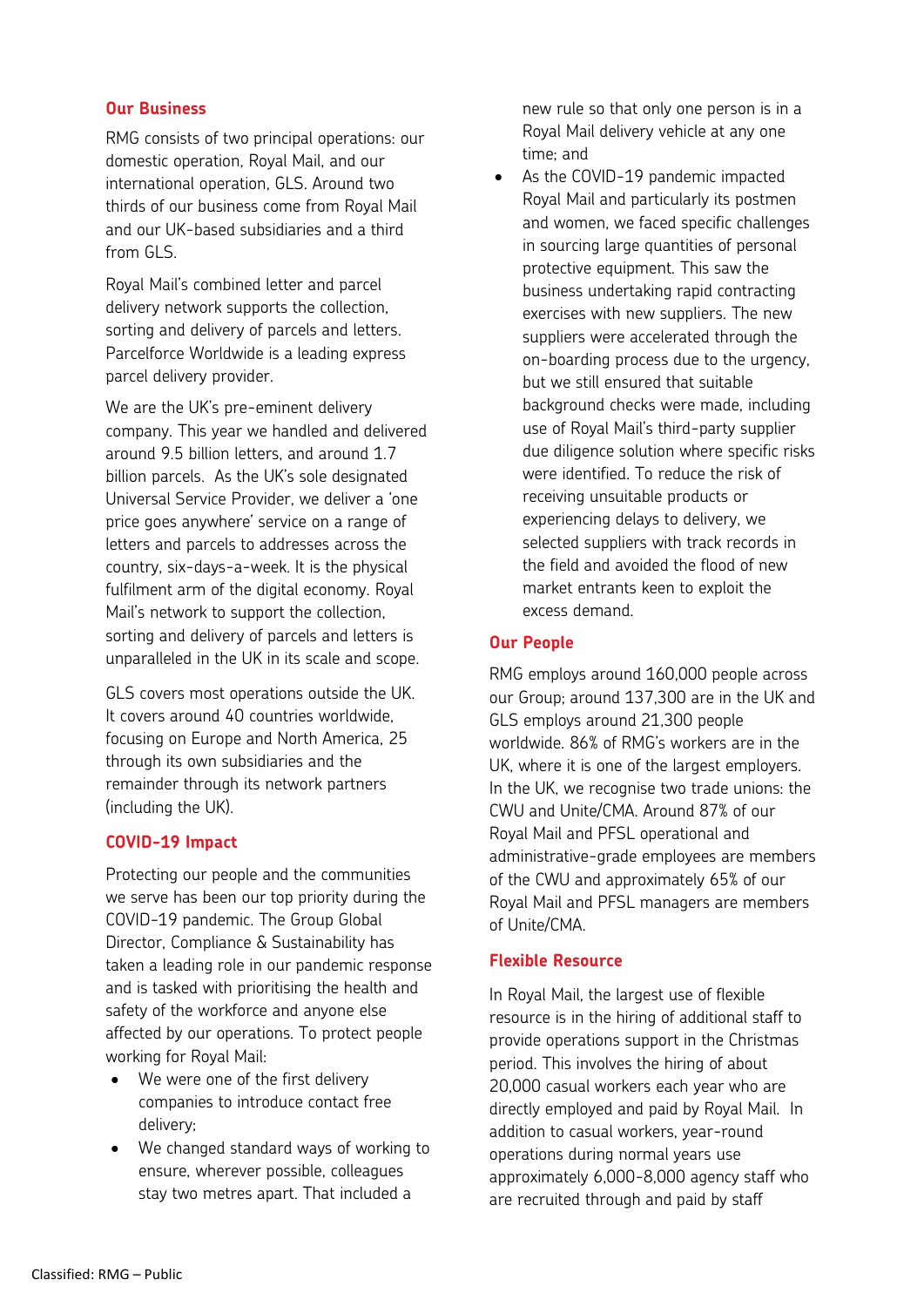agencies. This rises to 12,000–15,000 in the Christmas peak. The impact of the COVID-19 pandemic during 2020-21 resulted in exceptional demand for parcels processing and delivery, and the agency staff requirement was consequently significantly higher. It was approximately 9,000-12,000 for the nonpeak period, rising to 16,000-20,000 during the Christmas peak. The number of casual workers hired for Christmas 2020 was also significantly higher than normal, at about 33,000. Royal Mail provides each agency and casual worker with a copy of Our Business Standards booklet, which includes information about the confidential employee reporting service.

Generally, flexible resource provided by recruitment agencies is considered a higher risk area from a modern slavery point of view. Particular areas of concern include discrimination, wages and health and safety. RMG is committed to providing services without participating in the reduction of workers' rights, safety, security or working conditions associated with 'gig economy' labour.

Royal Mail's suppliers of flexible resource are UK-based and include major national flexible resource providers, who are required to commit to our recruitment standards. This approach ensures that workers are not charged unnecessary fees, for example for payroll services or translation services. Furthermore, workers' original identification documents, including passports, are not held by anyone other than the workers, even if done voluntarily, and resignation by workers is voluntary and without threat of punishment.

These suppliers provide large numbers of flexible workers, some of whom are not UK nationals.

GLS works with agency partners to supply labour services. Procurement of agency services is governed by its Responsible Procurement Codes.

### **Our Suppliers**

As with many corporations, RMG recognises our biggest potential exposure to modern slavery lies within our supply chain. RMG is committed to working across its supply chains to have a positive impact on society and the environment.

The Group relies on its suppliers for all goods and materials - it is not a manufacturer, nor does it handle raw materials. Royal Mail groups suppliers into broad categories, from logistics to HR, property to print. This approach enables us to gain better insights into the risks associated within each industry and activity, and to more efficiently manage potential risks. Around 96.5% of tier one suppliers to our UK business are based in the UK, where we spent around £2.4 billion during 2020-21.

All new Royal Mail suppliers are required to comply with the Responsible Procurement Code. This is based on the ten principles of the United Nations (UN) Global Compact, promoting responsible practices across human rights, labour, environment and anticorruption. The Responsible Procurement Code makes it clear that Royal Mail weights social, environmental and ethical factors as pass/fail elements in the contract award process. In a small number of cases where suppliers do not directly state compliance with the Responsible Procurement Code, Royal Mail assesses their own social, environmental and ethical policies and statements to confirm they operate to a comparable standard.

We consider vehicle cleaning services undertaken in the UK to be higher risk from a modern slavery point of view. Last year, we contracted with a new entrant to the vehicle cleaning market, 'Dropless'. The company provides a waterless cleaning service, which avoids wastewater disposal. Dropless has signed up to the declaration for vehicle washing service providers we developed covering worker safety and rights. Their services have also proved useful when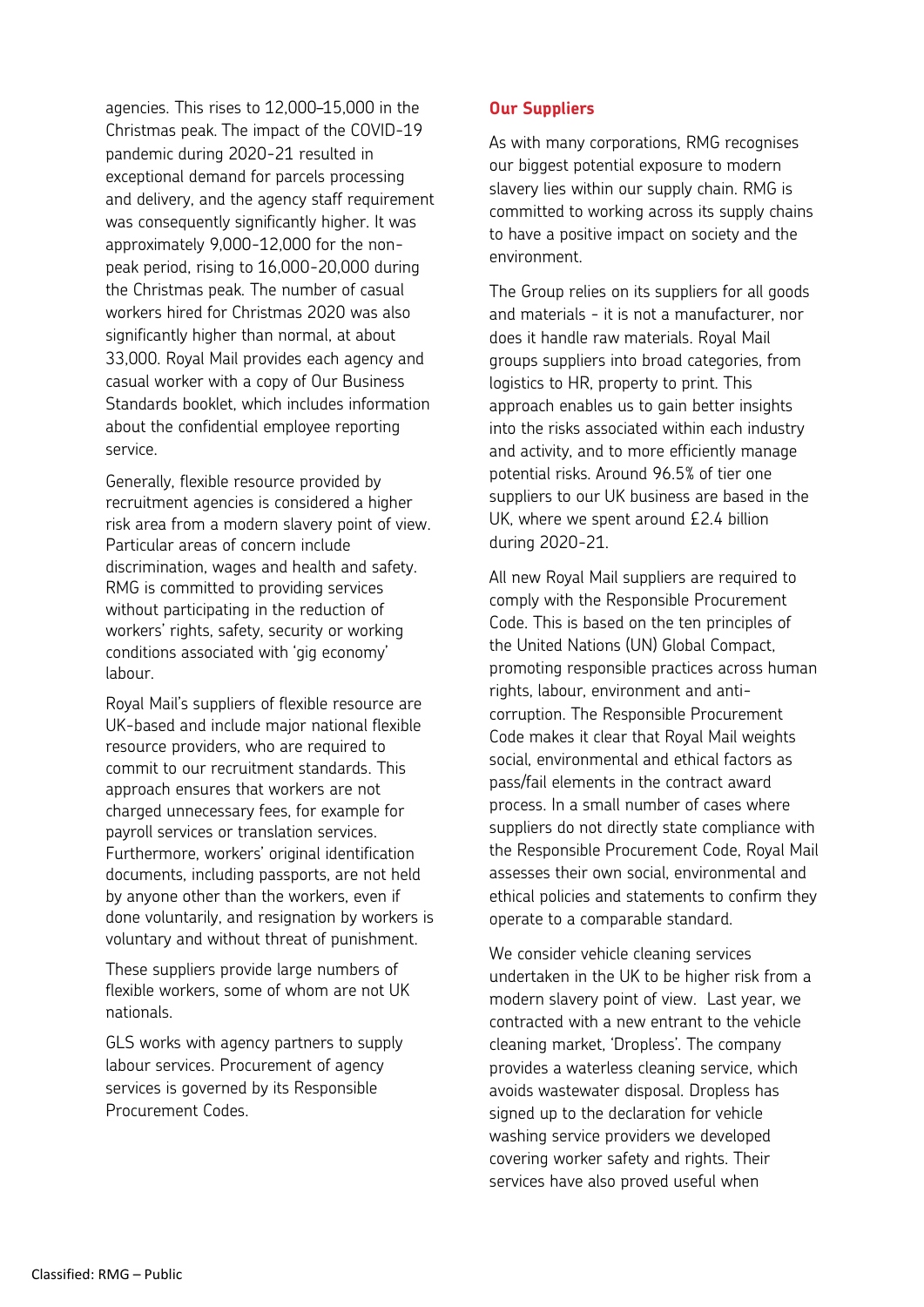additional cleaning of vehicles has been required for COVID-19 safety reasons. Currently the service is provided in the London / M25 area but with future scope to be rolled out to other UK regions.

We recognise that this solution does not work for all vehicles at all locations and so we continue to seek out other alternative compliant methods of vehicle washing, from both a modern slavery and environmental perspective.

#### **Due Diligence**

Establishing a risk-based due diligence framework enables RMG to better identify potential modern slavery risks in its supply chains.

The day-to-day due diligence processes vary throughout our Group to take account of the different business set-ups and operations. For example, within Royal Mail, during the invitation to tender stage or before awarding a contract, all suppliers are asked to provide insight into their corporate responsibility performance to ensure they meet the minimum standards we require. Due diligence activity is enhanced for higher risk suppliers, who are required to answer additional questions. These include in-depth questions around labour standards for categories which are potentially higher risk from a human rights and modern slavery perspective.

Royal Mail works with GAN Integrity, who provides a risk-based end-to-end due diligence solution that delivers intelligence and alerts to procurement category teams. Contract managers within the business are also made aware of relevant alerts. The solution screens suppliers identified as being in sectors with medium to high risk of corruption, human rights abuses or environmental risks. In addition, some higher risk suppliers (based on geographical location and activity) are asked to enrol with SEDEX (Supplier Ethical Data Exchange) which tracks suppliers' social, environmental and ethical performance and holds third-party audits to

ensure accurate reporting. Royal Mail uses standard contract clauses prohibiting our suppliers from engaging in modern slavery.

GLS operates a dedicated Business Partner Approval Process. Potential suppliers with either a spend greater than 10,000€ or with an intended relationship longer than three months are checked to ensure there are no negative workers' rights indicators before a business relationship can be started. Once a business partner is approved, standard terms and conditions include a section specifically mandating compliance by suppliers with all applicable laws, aimed at combating any form of modern slavery.

#### **Royal Mail Due Diligence Figures 2020-21**

- 100% of Royal Mail higher-risk suppliers monitored daily by GAN Integrity against all risks including modern slavery
- 38 of the higher-risk suppliers active on SEDEX
- 16 on-site audits completed

#### **Auditing Second-tier Suppliers**

Royal Mail uses audits to verify that its suppliers or sub-contractors comply with its Responsible Procurement Code. The audits use the SEDEX Members Ethical Trade Audit (SMETA) Reporting Framework or the Business Social Compliance Initiative (BSCI) standards to assess suppliers in a number of areas, including management systems and code implementation, safety and hygiene conditions, freely chosen employment, use of child labour, living wage, benefits and working hours. The audits are completed by a thirdparty auditor and include a site visit/tour and both group and individual worker interviews. During 2020-2021, a programme of on-site audits took place with 16 sub-contractors. The results, including remediation plans and evidence of completion, were reported via SEDEX or directly to Royal Mail.

Findings from the audit were typically health and safety related and included findings on inadequate safety signs and labelling and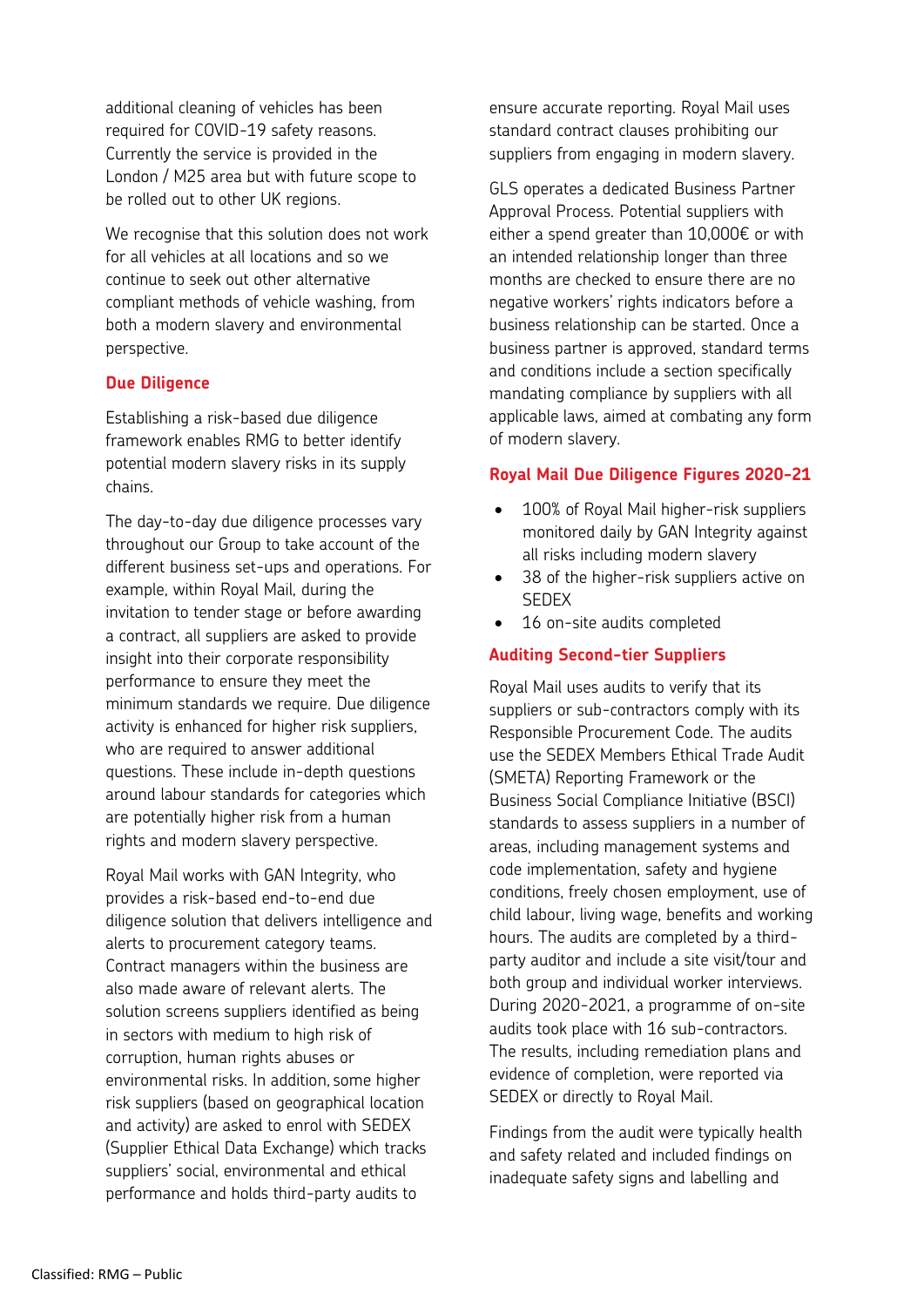

noise testing. Where suppliers/subcontractors fail to comply with the requirement to submit to an audit and/or carry out corrective actions, they are given an opportunity to rectify this. Where these requirements are not met, we may cease to use the supplier/sub-contractor.

### **Policies in relation to Modern Slavery and Human Trafficking**

Policies in our Group set out our expectations and commitments to our people, business partners, suppliers and customers. Royal Mail maintains a Policy Governance Framework to ensure that all policy requirements internally are verified as meeting the requirements of both the law and the risk appetite of the business. It identifies subject matter experts in each policy area as policy owners.

Relevant policies for modern slavery and human trafficking prevention include:

- Corporate Responsibility policy;
- Our Business Standards;
- Responsible Procurement Code;
- Anti-bribery and Corruption policy; and

• Equality and Fairness and Recruitment policies.

# Corporate Responsibility Policy

This is a Group-wide commitment to responsible business conduct, and details its support of the UN Global Compact, the UN Universal Declaration of Human Rights and the International Labour Organisation's Fundamental Conventions.

# Our Business Standards

Our Business Standards (which serve as our Code of Conduct) incorporate our values and the behaviours expected of all our people in RMG, committing everyone to doing the right thing. This includes following the law and Group processes (including the processes we have in place to address modern slavery risks), acting honourably and treating one another with respect. Employees who do not adhere to these standards may face disciplinary action.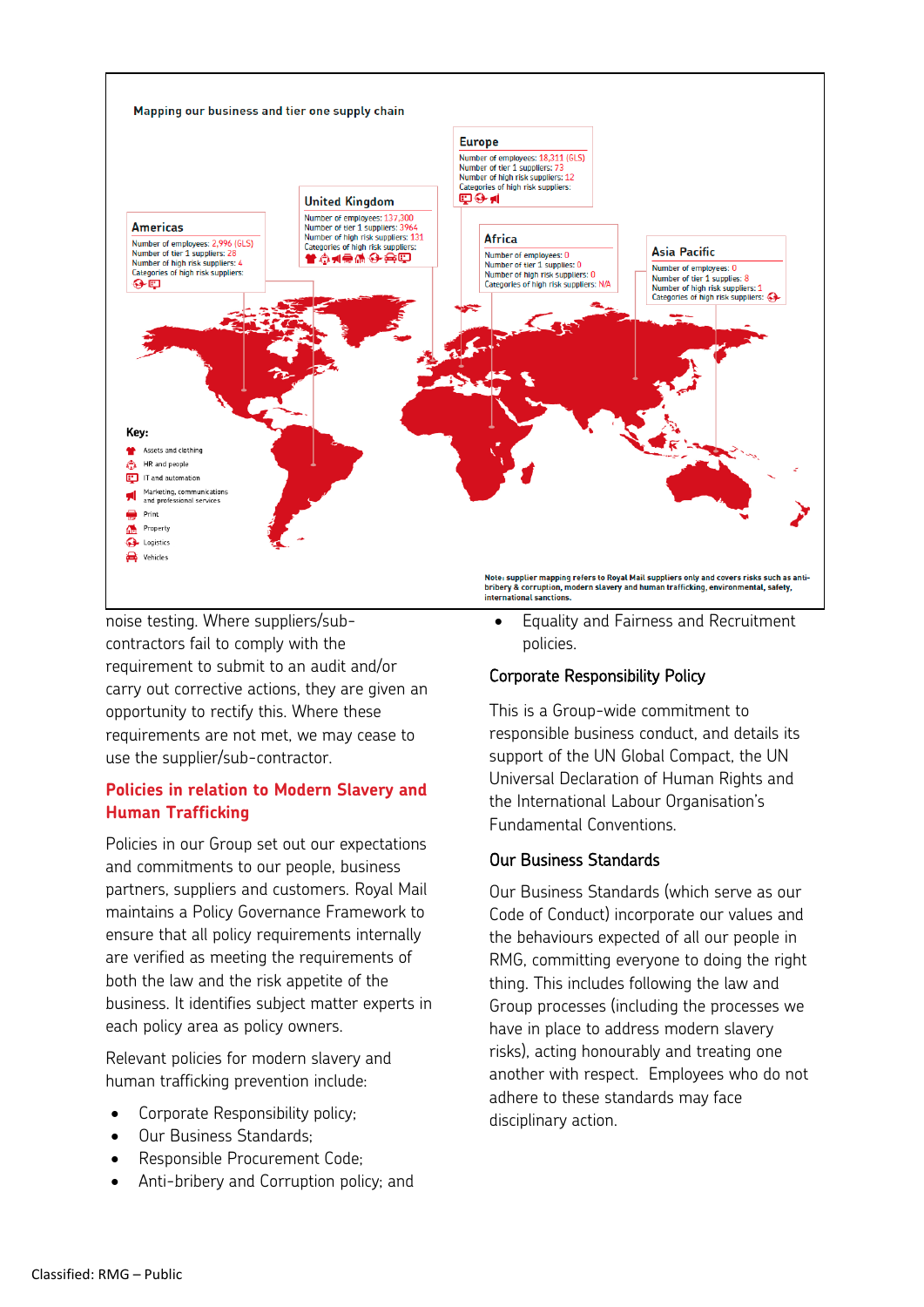#### **Embedding Our Business Standards**

We develop and maintain a safe, ethical and fair workplace through seeking active employee engagement with Our Business Standards. The document is always available to all Royal Mail employees with access to Royal Mail's intranet and myroyalmail.com, as well as being available on our corporate internet site. The standards are communicated to all employees regularly and a home mailing is sent to frontline colleagues every three years. In addition, the document is reviewed annually, and any changes communicated at that time, using Royal Mail's internal communications channels. GLS makes its Code of Business Standards (which is aligned to Royal Mail's document) available to all employees internally in the local language and on all GLS country entity home pages. Angard has its own version of Our Business Standards, which is available to Angard employees on its website. The PFSL Business Standards is available on its internal intranet site for employees.

### Responsible Procurement Code

This document sets out the social, ethical and environmental standards expected from all Royal Mail suppliers. The Responsible Procurement Code also includes a supplemental supplier's values brochure, which sets out Royal Mail's expectations on suppliers to comply with its business values. All Royal Mail and Angard suppliers (and all PFSL suppliers with a procurement contract) are required to comply with it. There is an explicit prohibition on the use of forced labour, child labour or human trafficking in our business operations.

The GLS Business Partner Approval Process and Supplier Code of Conduct are aligned with the Responsible Procurement Code.

# Anti-bribery and Corruption Policy

Our policy sets out the Group-wide standards of behaviour we expect to ensure the integrity of the supply chain and to reduce the risk of bribery and corruption across our UK business. It highlights 'red flags' that are also potential indicators of modern slavery, such as cash payments; unusual payments to a third party; or any close ties to public officials. GLS has its own, aligned anti-bribery and corruption policy.

Royal Mail has a compliance e-learning course on bribery and corruption prevention for all new manager-level joiners and specific faceto-face/video conference training for business

units or teams identified as higher risk due to their interaction with third parties or their roles. Bribery is also covered in our annual compliance refresher training.

# Recruitment Policies

We are committed to recruiting employees based on merit, in line with our Equality and Fairness and Recruitment policies. We have a number of additional policies to support fair recruitment, including in the UK a Recruitment Vetting policy, a Right to Work Guide and a Managers Guide to Diversity. These are communicated internally through the various company intranet sites.

Angard has its own Equality and Fairness and Recruitment policies, which are publicly available on its internet site.

# Availability of Policies

All policies referred to in this document are publicly available on the following corporate websites as appropriate (with the exception of the Royal Mail Recruitment policy and the GLS Business Partner Approval process which are available internally):

Royal Mail: [https://www.royalmailgroup.com/en/responsibi](https://www.royalmailgroup.com/en/responsibility/policies-and-reports) [lity/policies-and-reports](https://www.royalmailgroup.com/en/responsibility/policies-and-reports)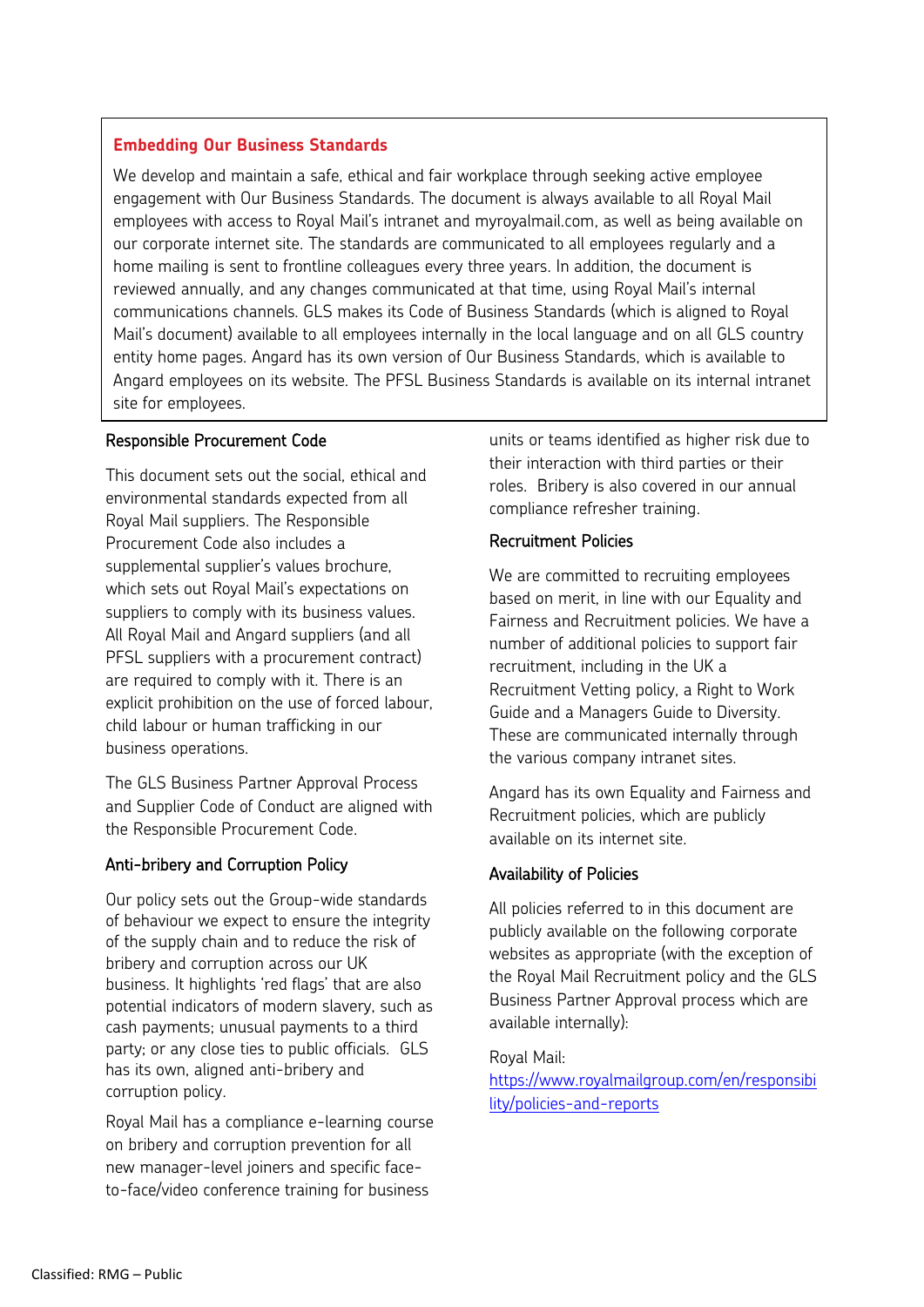# Angard: [https://angardstaffing.co.uk/help](https://angardstaffing.co.uk/help-centre/angard-policy-guides/)[centre/angard-policy-guides/](https://angardstaffing.co.uk/help-centre/angard-policy-guides/)

### $GIS$ <https://gls-group.eu/EU/en/compliance>

All GLS policies are available to all employees with computer access and colleagues have to attest to having received them. GLS tracks this both per country and across the whole of GLS. Operational employees have access to the policies in paper format at their place of work.

# **Risk Assessments and Management**

RMG conducts risk assessments to better understand the risk profile of its business and supply chains, enabling targeted risk mitigation activities. Risk assessment for modern slavery risk in RMG is divided into two distinct activities: ongoing risk assessment and periodic external risk assessment. Ultimate responsibility for the oversight of risk management is with the Audit and Risk Committee (ARC). This acts on behalf of the Royal Mail plc Board.

# Ongoing Risk Assessment

Royal Mail has built questions relating to modern slavery risks into its ongoing compliance risk assessment process. These risk assessments track a business area's risk profile, which is made up of a variety of compliance risks within business units and associated mitigation activities. The central Compliance & Ethics team engages with the relevant business teams to assess and verify conclusions and follow-up mitigation activity. This process is completed by compliance business leads and is supported by biannual attestations from senior Compliance and Ethics Champions across Royal Mail.

In addition, GLS conducts comprehensive annual compliance risk assessments, tracking compliance risks, including modern slavery risks, across all GLS entities and assigning appropriate mitigation activities. Completion of these are tracked by both a central GLS

Corporate Compliance team and GLS Group Audit.

# Periodic External Risk Assessment

An external compliance consultant, Spark Compliance Consulting, carried out a detailed modern slavery risk assessment for Royal Mail and GLS in conjunction with our Procurement function in February 2020. It assessed risk based on our categorisation of our suppliers. The risk assessment report has been reviewed and updated in 2021 for Royal Mail as part of an internal review. In addition, Spark Compliance Consulting carried out a comprehensive compliance risk environment evaluation in November 2020, which included modern slavery risks in Royal Mail.

These internal and external assessments concluded that the risk of human rights violations in the majority of areas of our business and supply chains is low. However, there are certain categories of supplier that represent a higher risk. These categories were assessed as having good controls in place, moving these risks downwards.

Across RMG, risk assessment is based on the prevalent risks in the relevant industry and the geographic location of several subcontractors. Suppliers of office cleaning services and of goods such as uniforms, rubber bands and mail bags are identified as higher risk, as they are industries using lowskilled labour. For these higher-risk suppliers, our risk mitigation plan looks to mitigate risks further down the supply chain via independent assurance (including SEDEX). Another modern slavery external risk assessment is due to be completed during 2021-2022.

Risk heat-maps allow us to determine where in Royal Mail and GLS the most severe risks exist and the effectiveness of our prevention measures. They enable us to customise our mitigation strategies for identified risks.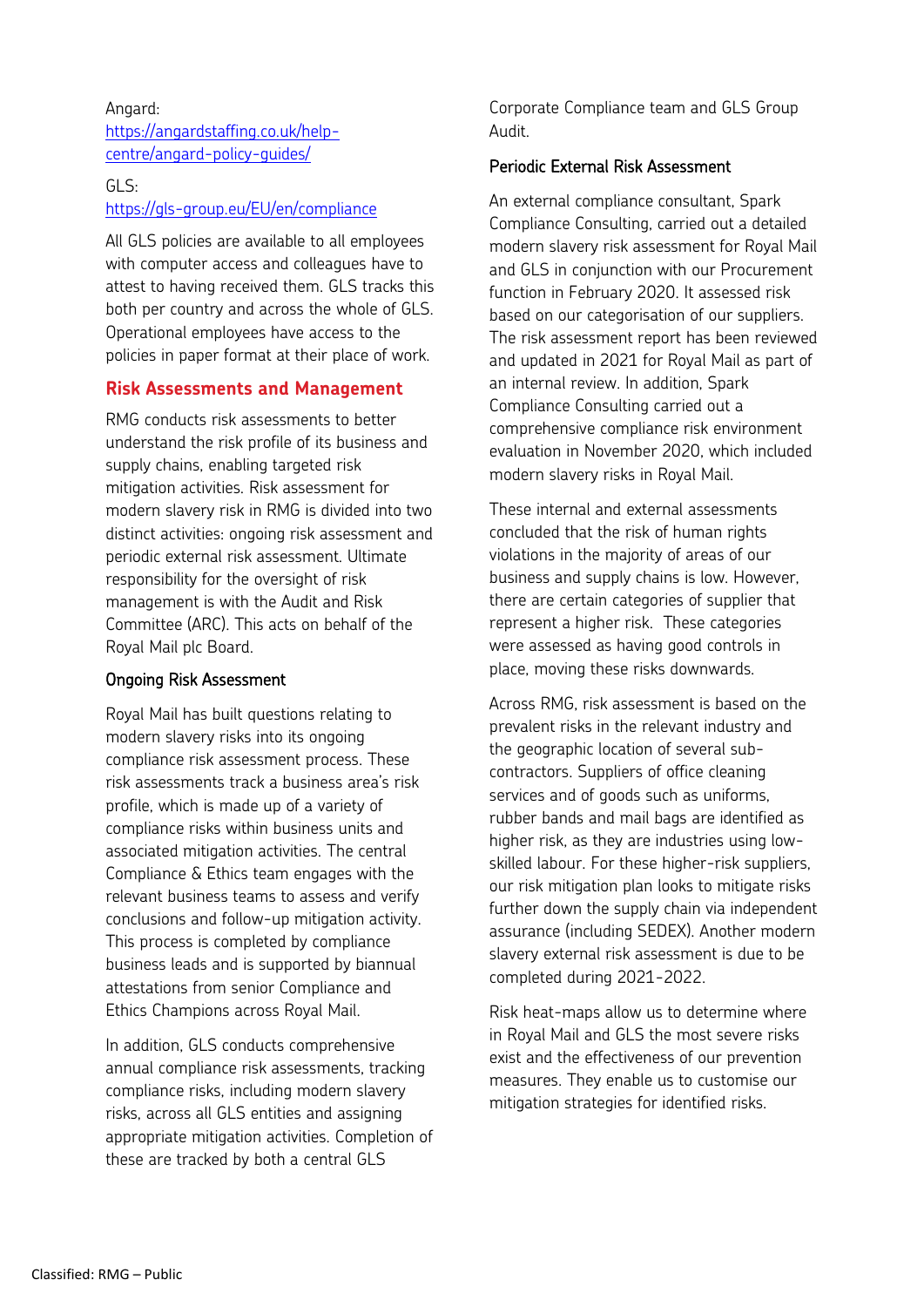## **Confidential Employee Reporting Service**

The Royal Mail confidential 'Speak Up' helpline allows all of our UK people, including contractors, temporary workers, suppliers, business partners and their employees, as well as members of the public, to raise concerns about wrongdoing confidentially and anonymously if they wish. It is available 24 hours a day, 365 days a year.

The Royal Mail Speak Up helpline transferred to a new provider in March 2021. This move was supported by a comprehensive communications campaign to ensure our employees were aware of the new details, using a variety of internal channels, such as emails from senior people, the internal Royal Mail newspaper and our Operations TV screens. The campaign highlighted how to raise any concerns, including modern slavery concerns, providing reassurance that the business will take action and protect against any form of retaliation, to encourage reporting.

The GLS confidential reporting service is open to all, including people outside GLS. Our misconduct reporting policies (Speak Up policies) make it clear that people making disclosures must not suffer any detrimental treatment as a result of raising a concern.

The RMG confidential reporting helplines are promoted via the intranet and compliance training, and communicated externally through Our Business Standards, Responsible Procurement Codes and on our external websites.

#### **Effectiveness**

RMG is committed to continuous improvement in its modern slavery prevention measures.

RMG continues to monitor the effectiveness of mitigation activities via a wide variety of channels and performance indicators, such as:

The ongoing RMG risk assessment processes verify the effectiveness of

compliance controls in our business units. Feedback informs risk mitigation activity;

- RMG's independent confidential reporting helplines provide colleagues and suppliers with a confidential channel to raise unethical behaviour and incidents without fear of retaliation and anonymously if they wish;
- Material compliance risks and incidents are reported to the relevant Royal Mail ARC or GLS ARC as appropriate;
- 99.7% of Royal Mail managers assigned the mandatory compliance refresher training completed it. This included information on modern slavery, RMG obligations and the risks in our supply chain, as well as how to live our values and how to raise concerns. Managers are required to attest to the standards set out in Our Business Standards as part of this training. We measure effectiveness of the programme by assessing whether our people understood their training and run diagnostics to determine additional training needs for higher risk teams; and
- Reviewing the results of Royal Mail onsite supply chain audit programmes to ensure corrective actions are implemented.

#### **Training**

RMG provides training to raise awareness of risks within our business and supply chains. Learning how to escalate concerns is a key element of its efforts to eliminate modern slavery and associated risks from our business and supply chains.

Employees complete various training programmes, to ensure they understand our approach and expected behaviours. These include mandatory induction training and annual compliance refresher training.

In 2020-2021, Royal Mail has concentrated on improving awareness of modern slavery issues. Specific actions we have taken include:

• In January 2021, the Corporate Social Responsibility Committee (a sub